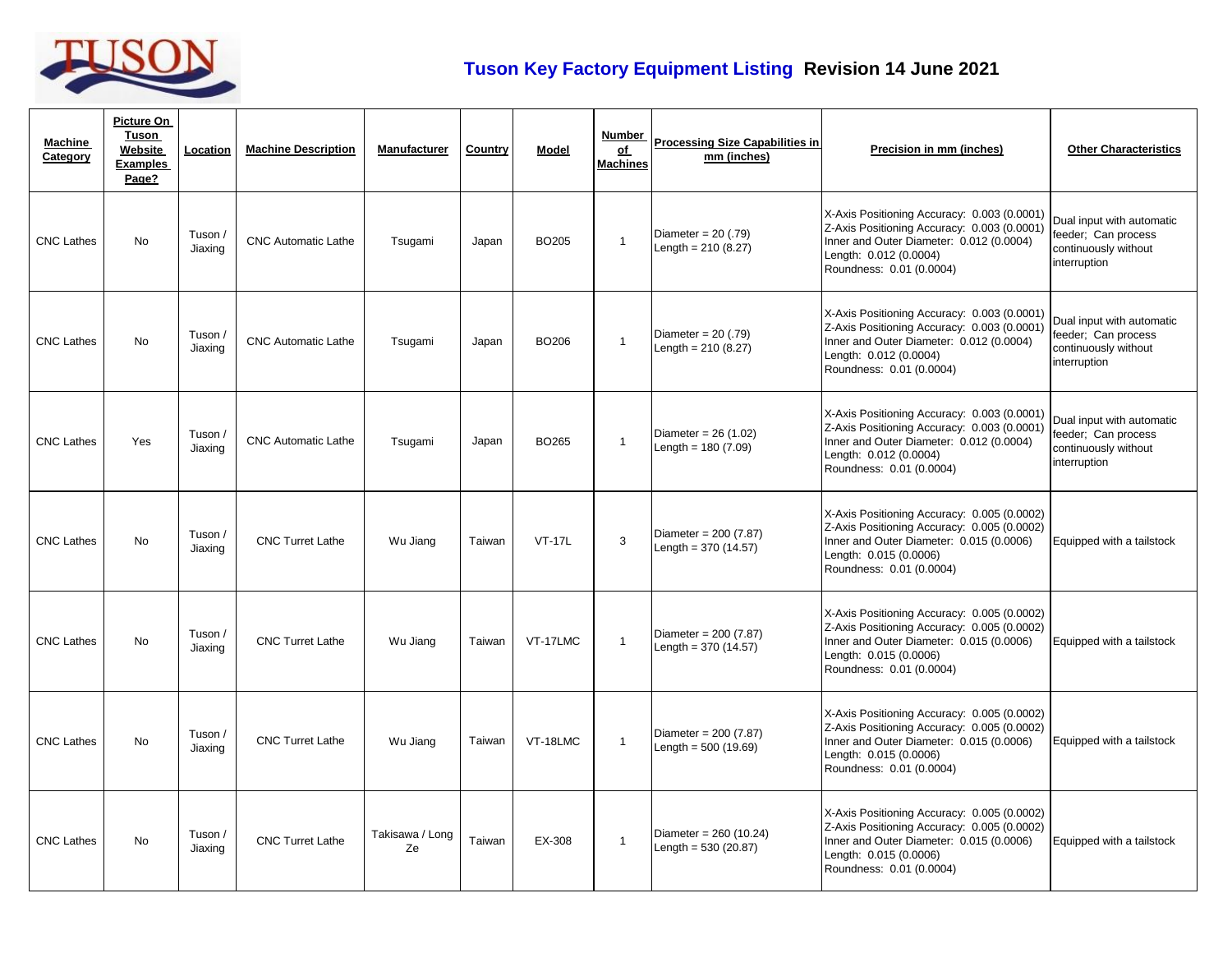| <b>CNC Lathes</b>                                                 | No        | Tuson /<br>Jiaxing | <b>CNC Turret Lathe</b>                           | Takisawa / Long<br>Ze | Taiwan | CX15         | $\mathbf{1}$   | Diameter = $150(5.91)$<br>Length = $240(9.45)$   | X-Axis Positioning Accuracy: 0.003 (0.0001)<br>Y-Axis Positioning Accuracy: 0.003 (0.0001)<br>Z-Axis Positioning Accuracy: 0.003 (0.0001)<br>Inner and Outer Diameter: 0.012 (0.0005)<br>Length: 0.012 (0.0005)<br>Roundness: 0.01 (0.0004)                     | Linear rail design                                                                                                 |
|-------------------------------------------------------------------|-----------|--------------------|---------------------------------------------------|-----------------------|--------|--------------|----------------|--------------------------------------------------|-----------------------------------------------------------------------------------------------------------------------------------------------------------------------------------------------------------------------------------------------------------------|--------------------------------------------------------------------------------------------------------------------|
| <b>CNC Lathes</b>                                                 | No        | Tuson /<br>Jiaxing | <b>CNC Double Spindle</b><br>Double Turret Lathe  | Nakamura-Tome         | Japan  | <b>WY100</b> | $\mathbf{1}$   | Diameter = $42$ (1.65)<br>Length = $175(6.89)$   | X-Axis Positioning Accuracy: 0.003 (0.0001)<br>Y-Axis Positioning Accuracy: 0.003 (0.0001) Compound processing<br>Z-Axis Positioning Accuracy: 0.003 (0.0001)<br>Inner and Outer Diameter: 0.012 (0.0005)<br>Length: 0.012 (0.0005)<br>Roundness: 0.01 (0.0004) | machine; Spindles and<br>turrets can work<br>simultaneously                                                        |
| <b>CNC Lathes</b>                                                 | Yes       | Tuson /<br>Jiaxing | <b>CNC Y-Axis Turret</b><br>Lathe                 | Nakamura              | Japan  | AS200        | 3              | Diameter = $300(11.81)$<br>Length = $340(13.39)$ | X-Axis Positioning Accuracy: 0.003 (0.0001)<br>Y-Axis Positioning Accuracy: 0.003 (0.0001)<br>Z-Axis Positioning Accuracy: 0.003 (0.0001)<br>Inner and Outer Diameter: 0.012 (0.0005)<br>Length: 0.012 (0.0005)<br>Roundness: 0.01 (0.0004)                     | Compound processing<br>machine; Can do milling<br>and turning simultaneously;<br>Also equipped with a<br>tailstock |
| <b>CNC Lathes</b>                                                 | <b>No</b> | Tuson<br>Jiaxing   | <b>CNC Y-Axis Row Lathe</b>                       | Yang Mu               | China  | CNC46C-IV    | 2              | Diameter = $45(1.77)$<br>Length = $300(11.81)$   | X-Axis Positioning Accuracy: 0.003 (0.0001)<br>Y-Axis Positioning Accuracy: 0.003 (0.0001)<br>Z-Axis Positioning Accuracy: 0.003 (0.0001)<br>Inner and Outer Diameter: 0.012 (0.0005)<br>Length: 0.012 (0.0005)<br>Roundness: 0.01 (0.0004)                     | Compound processing<br>machine; Can do milling<br>and turning simultaneously;<br>Linear rail design                |
| <b>CNC Lathes</b>                                                 | No        | Tuson /<br>Jiaxing | <b>CNC Row Lathe</b>                              | Yang Mu               | China  | CNC46-C      | 6              | Diameter = $45(1.77)$<br>Length = $300(11.81)$   | X-Axis Positioning Accuracy: 0.003 (0.0001)<br>Y-Axis Positioning Accuracy: 0.003 (0.0001)<br>Z-Axis Positioning Accuracy: 0.003 (0.0001)<br>Inner and Outer Diameter: 0.012 (0.0005)<br>Length: 0.012 (0.0005)<br>Roundness: 0.01 (0.0004)                     | Linear rail design                                                                                                 |
| Grinding,<br>Honing, and<br>Polishing<br>Equipment &<br>Machinery | Yes       | Tuson /<br>Jiaxing | <b>CNC Four-Axis</b><br><b>Centerless Grinder</b> | HuxinC / Xie Hong     | China  | FX-18CNC     | $\mathbf{1}$   | Diameter = $60(2.36)$<br>Length = $150(5.91)$    | X-Axis Positioning Accuracy: 0.002 (0.0001)<br>Inner and Outer Diameter: 0.002 (0.0001)<br>Roundness: 0.005 (0.0002)                                                                                                                                            |                                                                                                                    |
| Grinding,<br>Honing, and<br>Polishing<br>Equipment &<br>Machinery | Yes       | Tuson /<br>Jiaxing | <b>Centerless Grinder</b>                         | Paragon               | Taiwan | <b>RC-18</b> | $\overline{2}$ | Diameter = $60(2.36)$<br>Length = $150(5.91)$    | X-Axis Positioning Accuracy: 0.002 (0.0001)<br>Inner and outer diameter: 0.005 (0.0002)<br>Roundness: 0.005 (0.0002)                                                                                                                                            | Automatic feeding<br>mechanism                                                                                     |
| Grinding,<br>Honing, and<br>Polishing<br>Equipment &<br>Machinery | Yes       | Tuson /<br>Jiaxing | <b>Top-Center Grinder</b>                         | Shigiya               | Japan  | GPS-30B      | $\overline{2}$ | Diameter = $100(3.94)$<br>Length = $500(19.69)$  | X-Axis Positioning Accuracy: 0.002 (0.0001)<br>Inner and Outer Diameter: 0.002 (0.0001)<br>Roundness: 0.005 (0.0002)                                                                                                                                            |                                                                                                                    |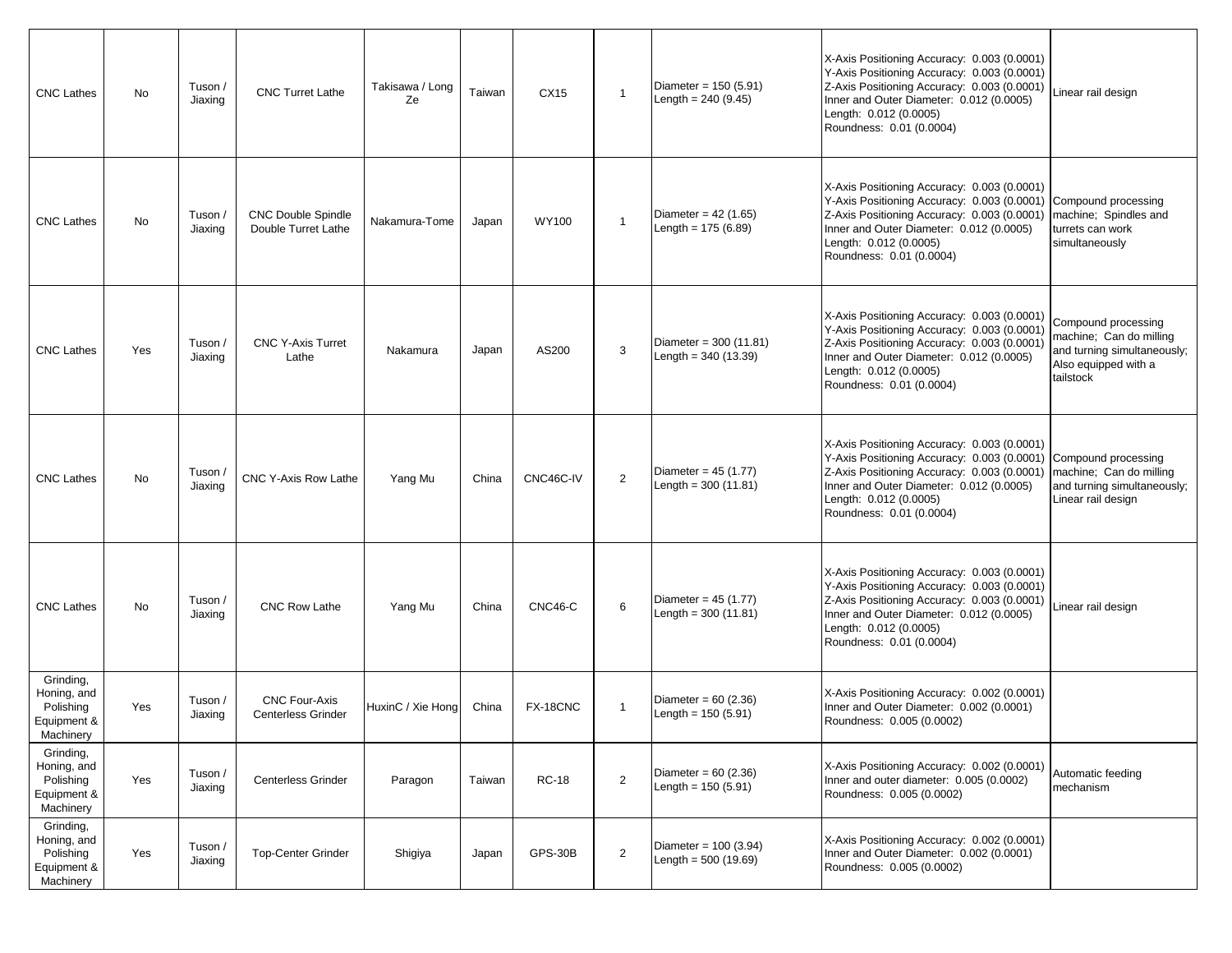| Grinding,<br>Honing, and<br>Polishing<br>Equipment &<br>Machinery | <b>No</b> | Tuson /<br>Jiaxing | <b>Top-Center Grinder</b>   | Da Guang /<br>Palmary | China  | GU20x40NC          | $\overline{1}$ | Diameter = $200(7.87)$<br>Length = $400(15.75)$                                              | X-Axis Positioning Accuracy: 0.002 (0.0001)<br>Inner and outer diameter: 0.005 (0.0002)<br>Roundness: 0.005 (0.0002)                                                                                                                               |                                                                                                                                                                       |
|-------------------------------------------------------------------|-----------|--------------------|-----------------------------|-----------------------|--------|--------------------|----------------|----------------------------------------------------------------------------------------------|----------------------------------------------------------------------------------------------------------------------------------------------------------------------------------------------------------------------------------------------------|-----------------------------------------------------------------------------------------------------------------------------------------------------------------------|
| Grinding,<br>Honing, and<br>Polishing<br>Equipment &<br>Machinery | <b>No</b> | Tuson /<br>Jiaxing | <b>Top-Center Grinder</b>   | HuxinC                | China  | <b>FX20P-50CNC</b> | $\overline{1}$ | Diameter = $200(7.87)$<br>Length = $500(19.69)$                                              | X-Axis Positioning Accuracy: 0.002 (0.0001)<br>Inner and outer diameter: 0.005 (0.0002)<br>Roundness: 0.005 (0.0002)                                                                                                                               |                                                                                                                                                                       |
| Grinding,<br>Honing, and<br>Polishing<br>Equipment &<br>Machinery | <b>No</b> | Tuson /<br>Jiaxing | <b>Top-Center Grinder</b>   | Hotman                | China  | <b>FX27-55CNC</b>  | 2              | Diameter = $270(10.63)$<br>Length = $550(21.65)$                                             | X-Axis Positioning Accuracy: 0.002 (0.0001)<br>Inner and outer diameter: 0.005 (0.0002)<br>Roundness: 0.005 (0.0002)                                                                                                                               |                                                                                                                                                                       |
| <b>CNC</b><br>Machining<br>Centers                                | Yes       | Tuson /<br>Jiaxing | <b>CNC Machining Center</b> | Xie Hong              | Taiwan | <b>HCMC1270</b>    | 3              | $X-Axis$ Travel = 1270 (50)<br>Y-Axis Travel = $650(25.6)$<br>$Z-Axis$ Travel = 630 (24.8)   | X-Axis Positioning Accuracy: 0.005 (0.0002)<br>Y-Axis Positioning Accuracy: 0.005 (0.0002)<br>Z-Axis Positioning Accuracy: 0.005 (0.0002)<br>Length: 0.015 (0.0006)<br>Roundness: 0.01 (0.0004)                                                    | 40 tool magazine; Equipped<br>with a fourth (rotating) axis &<br>tailstock function; Has a<br>clamping function; Multiple<br>surfaces processing<br>capability        |
| <b>CNC</b><br>Machining<br>Centers                                | No        | Tuson /<br>Jiaxing | <b>CNC Machining Center</b> | Xie Hong              | Taiwan | PRO-1000           | $\mathbf{1}$   | $X-Axis$ Travel = 1000 (39.4)<br>$Y-Axis Travel = 630 (24.8)$<br>Z-Axis Travel = $630(24.8)$ | X-Axis Positioning Accuracy: 0.005 (0.0002) 30 tool magazine; Equipped<br>Y-Axis Positioning Accuracy: 0.005 (0.0002)<br>Z-Axis Positioning Accuracy: 0.005 (0.0002)<br>Length: 0.015 (0.0006)<br>Roundness: 0.01 (0.0004)                         | with a fourth (rotating) axis<br>function; Has a clamping<br>function; Multiple surfaces<br>processing capability                                                     |
| <b>CNC</b><br>Machining<br>Centers                                | <b>No</b> | Tuson /<br>Jiaxing | <b>CNC Machining Center</b> | Xie Hong              | Taiwan | <b>PRO-800</b>     | $\mathbf{1}$   | $X-Axis$ Travel = 800 (31.5)<br>Y-Axis Travel = $510(20.1)$<br>$Z-Axis$ Travel = 630 (24.8)  | X-Axis Positioning Accuracy: 0.005 (0.0002) 24 tools; Equipped with a<br>Y-Axis Positioning Accuracy: 0.005 (0.0002)<br>Z-Axis Positioning Accuracy: 0.005 (0.0002) function; Has a clamping<br>Length: 0.015 (0.0006)<br>Roundness: 0.01 (0.0004) | fourth (rotating) axis<br>function; Multiple surfaces<br>processing capability                                                                                        |
| <b>CNC</b><br>Machining<br>Centers                                | <b>No</b> | Tuson /<br>Jiaxing | <b>CNC Machining Center</b> | Kiwa                  | China  | $V21I-R$           | 3              | $X-Axis$ Travel = 610 (24)<br>Y-Axis Travel = $410(16.1)$<br>$Z-Axis$ Travel = 510 (20.1)    | X-Axis Positioning Accuracy: 0.005 (0.0002)<br>Y-Axis Positioning Accuracy: 0.005 (0.0002)<br>Z-Axis Positioning Accuracy: 0.005 (0.0002)<br>Length: 0.015 (0.0006)<br>Roundness: 0.01 (0.0004)                                                    | Two tables each machine;<br>Equipped with a fourth<br>(rotating) axis & tailstock<br>function; Has a clamping<br>function; Multiple surfaces<br>processing capability |
| <b>CNC</b><br>Machining<br>Centers                                | <b>No</b> | Tuson /<br>Jiaxing | <b>CNC Machining Center</b> | Wu Jiang              | Taiwan | <b>TP-50E</b>      | $\mathbf{1}$   | $X-Axis$ Travel = 500 (19.7)<br>Y-Axis Travel = $300(11.8)$<br>$Z-Axis$ Travel = 460 (18.1)  | X-Axis Positioning Accuracy: 0.005 (0.0002)<br>Y-Axis Positioning Accuracy: 0.005 (0.0002)<br>Z-Axis Positioning Accuracy: 0.005 (0.0002)<br>Length: 0.015 (0.0006)<br>Roundness: 0.01 (0.0004)                                                    | 14 tools; Equipped with a<br>fourth (rotating) axis &<br>tailstock function; Has a<br>clamping function; Multiple<br>surfaces processing<br>capability                |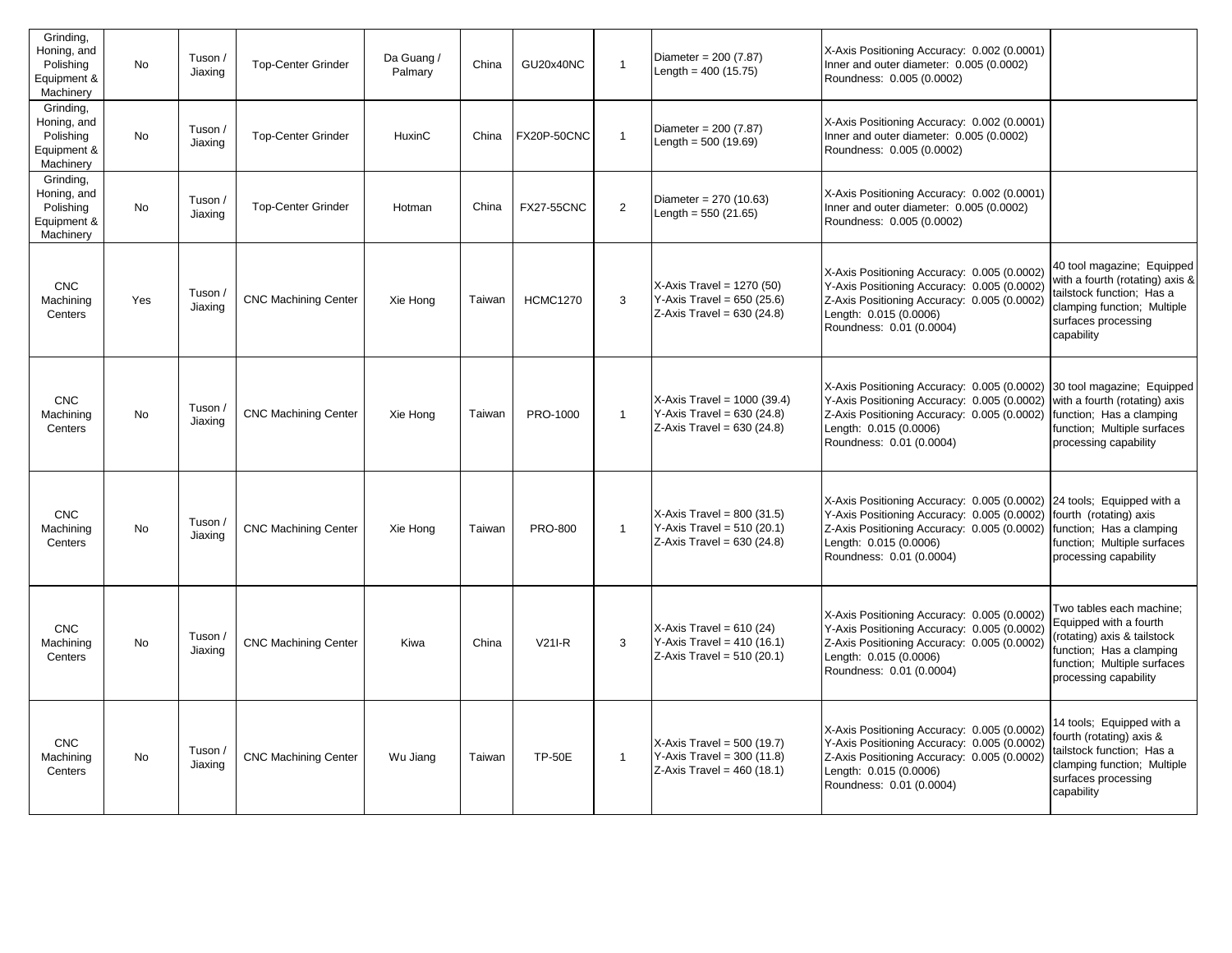| <b>CNC</b><br>Machining<br>Centers                                                   | No  | Tuson /<br>Jiaxing | <b>CNC Machining Center</b>                           | Xin You    | Taiwan     | V <sub>4</sub> X <sub>P</sub> | $\mathbf{1}$ | X-Axis Travel = $610(24)$<br>Y-Axis Travel = $520(20.5)$<br>$Z-Axis$ Travel = 560 (22)     | X-Axis Positioning Accuracy: 0.005 (0.0002)<br>Y-Axis Positioning Accuracy: 0.005 (0.0002)<br>Z-Axis Positioning Accuracy: 0.005 (0.0002)<br>Length: 0.015 (0.0006)<br>Roundness: 0.01 (0.0004) | 40 tools; Equipped with a<br>fourth (rotating) axis &<br>tailstock function; Has a<br>clamping function; Multiple<br>surfaces processing<br>capability |
|--------------------------------------------------------------------------------------|-----|--------------------|-------------------------------------------------------|------------|------------|-------------------------------|--------------|--------------------------------------------------------------------------------------------|-------------------------------------------------------------------------------------------------------------------------------------------------------------------------------------------------|--------------------------------------------------------------------------------------------------------------------------------------------------------|
| <b>CNC</b><br>Machining<br>Centers                                                   | No  | Tuson /<br>Jiaxing | <b>CNC Machining Center</b>                           | Xin You    | Taiwan     | <b>V4.5XP</b>                 | $\mathbf{1}$ | X-Axis Travel = $800(31.5)$<br>Y-Axis Travel = $520(20.5)$<br>$Z-Axis$ Travel = 600 (23.6) | X-Axis Positioning Accuracy: 0.005 (0.0002)<br>Y-Axis Positioning Accuracy: 0.005 (0.0002)<br>Z-Axis Positioning Accuracy: 0.005 (0.0002)<br>Length: 0.015 (0.0006)<br>Roundness: 0.01 (0.0004) | 60 tools; Equipped with a<br>fourth (rotating) axis &<br>tailstock function; Has a<br>clamping function; Multiple<br>surfaces processing<br>capability |
| <b>CNC</b><br>Machining<br>Centers                                                   | No  | Tuson /<br>Jiaxing | <b>CNC Machining Center</b>                           | Gromax     | China      | <b>GRM-850V</b>               | $\mathbf{1}$ | $X-Axis$ Travel = 800 (31.5)<br>Y-Axis Travel = $520(20.5)$<br>$Z$ -Axis Travel = 560 (22) | X-Axis Positioning Accuracy: 0.005 (0.0002)<br>Y-Axis Positioning Accuracy: 0.005 (0.0002)<br>Z-Axis Positioning Accuracy: 0.005 (0.0002)<br>Length: 0.015 (0.0006)<br>Roundness: 0.01 (0.0004) | 24 tools; Three axis rail                                                                                                                              |
| <b>CNC</b><br>Machining<br>Centers                                                   | Yes | Tuson /<br>Jiaxing | <b>CNC Gear Hobbing</b><br>Machine                    | Ning Jiang | China      | <b>YK3610IV</b>               | $\mathbf{1}$ | Diameter = $40(1.6)$<br>Length = $300(11.8)$                                               | Precision: 0.01 (0.0004)                                                                                                                                                                        |                                                                                                                                                        |
| Grinding,<br>Honing, and<br>Polishing<br>Equipment &<br>Machinery                    | Yes | Tuson /<br>Jiaxing | <b>Horizontal Honing</b><br>Machine                   | Sunnen     | <b>USA</b> | SSH-1680                      | $\mathbf{1}$ | Diameter = $40(1.6)$<br>Length = $100(3.9)$                                                | Aperture: 0.005 (0.0002)<br>Roundness: 0.002 (0.0001)                                                                                                                                           | Speed inverter control; Can<br>be adjusted according to<br>material being processed for<br>improved accuracy                                           |
| Grinding,<br>Honing, and<br>Polishing<br>Equipment &<br>Machinery                    | No  | Tuson /<br>Jiaxing | Horizontal Honing<br>Machine                          | Xin Neng   | China      | HM2000                        | $\mathbf{1}$ | Diameter = $40(1.6)$<br>Length = $100(3.9)$                                                | Aperture: 0.005 (0.0002)<br>Roundness: 0.002 (0.0001)                                                                                                                                           | Speed inverter control; Can<br>be adjusted according to<br>material being processed for<br>improved accuracy                                           |
| Grinding,<br>Honing, and<br>Polishing<br>Equipment &<br>Machinery                    | Yes | Tuson /<br>Jiaxing | Vertical Honing Machine                               | Duo Bang   | China      | 6AXIL                         | 2            | Diameter = $30(1.2)$                                                                       | Aperture: 0.005 (0.0002)<br>Roundness: 0.002 (0.0001)                                                                                                                                           | 6 workstations                                                                                                                                         |
| Boring,<br>Cutting,<br>Cleaning,<br>Testing and<br>Other<br>Machinery &<br>Equipment | No  | Tuson /<br>Jiaxing | <b>Liquid High Pressure</b><br><b>Washing Machine</b> | Dr. Fei    | China      | <b>PHMF-100</b>               | $\mathbf{1}$ | Size = 300 (11.8) x 200 (7.9) x<br>100(3.9)                                                |                                                                                                                                                                                                 | 2 workstations; Includes<br>automatic device<br>deactivation                                                                                           |
| Grinding,<br>Honing, and<br>Polishing<br>Equipment &<br>Machinery                    | No  | Tuson /<br>Jiaxing | <b>Grinding Mill</b>                                  | Dr. Fei    | China      | PHAWJD-150                    | 3            | Diameter = $100(3.9)$<br>Length = $150(5.9)$                                               |                                                                                                                                                                                                 | 3 workstations; Includes<br>automatic device<br>deactivation                                                                                           |
| Boring,<br>Cutting,<br>Cleaning,<br>Testing and<br>Other<br>Machinery &<br>Equipment | Yes | Tuson /<br>Jiaxing | Hydrocarbon Tank<br>Cleaning Machine                  | Qi Teng    | China      | 50KGS                         | $\mathbf{1}$ | Size = $250(9.8) \times 250(9.8) \times$<br>200 (7.9)                                      |                                                                                                                                                                                                 | 7 sealed tanks;<br>environmental hydrocarbon<br>and ultrasonic cleaning;<br>includes automatic device<br>deactivation                                  |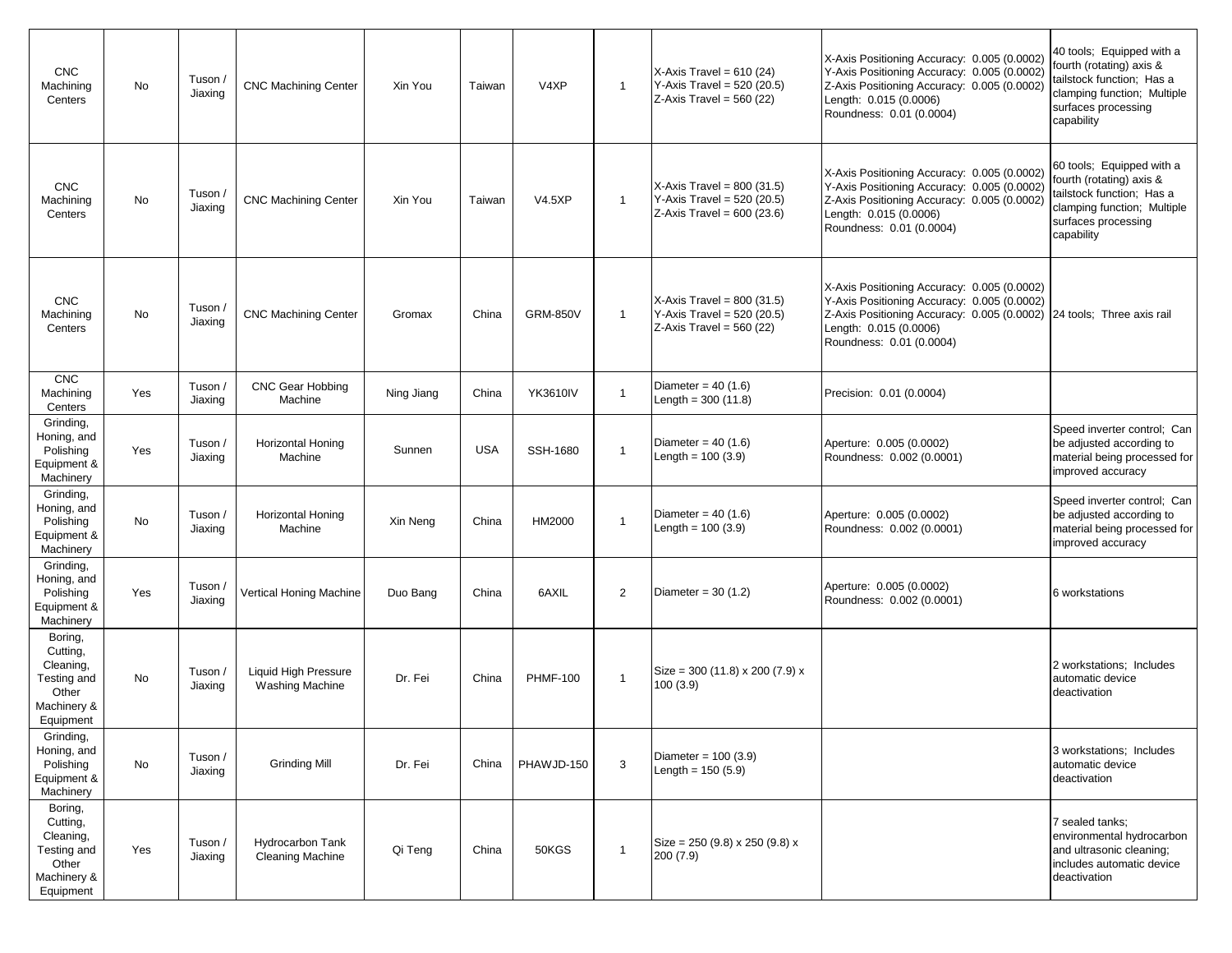| Boring,<br>Cutting,<br>Cleaning,<br>Testing and<br>Other<br>Machinery &<br>Equipment | Yes | Tuson /<br>Jiaxing | Oil Flushing / Washing<br>Machine                | Tuson          | China  | QT-AC05091                   | -1           | 5 Sealed Cleaning Tanks                                                                    |                                                                                                                                                                                                 | Cleans by oil filtration cycle                                                                                                                                         |
|--------------------------------------------------------------------------------------|-----|--------------------|--------------------------------------------------|----------------|--------|------------------------------|--------------|--------------------------------------------------------------------------------------------|-------------------------------------------------------------------------------------------------------------------------------------------------------------------------------------------------|------------------------------------------------------------------------------------------------------------------------------------------------------------------------|
| Boring,<br>Cutting,<br>Cleaning,<br>Testing and<br>Other<br>Machinery &<br>Equipment | Yes | Tuson /<br>Jiaxing | <b>Automatic Disc Sawing</b><br>Machine          | Eversing       | Taiwan | <b>P70B</b>                  | $\mathbf{1}$ | Diameter = $70(2.8)$<br>Length = $6000(236)$                                               | Flatness: 0.06 (.002)                                                                                                                                                                           | Automatic feeding<br>mechanism; Able to<br>process material<br>continuously                                                                                            |
| <b>CNC Lathes</b>                                                                    | Yes | Tuson /<br>Jiaxing | <b>CNC Automatic Lathe</b>                       | Star           | Japan  | <b>SR-20J</b>                | 2            | Diameter = $22(.9)$<br>Length = $250(9.8)$                                                 | X-Axis Positioning Accuracy: 0.003 (0.0001)<br>Z-Axis Positioning Accuracy: 0.003 (0.0001)<br>Inner and Outer Diameter: 0.015 (0.0006)<br>Length: 0.012 (0.0005)<br>Roundness: 0.01 (0.0004)    | 2 spindles; Has automatic<br>feeder and receiving<br>mechanism; Able to<br>process material<br>continuously                                                            |
| <b>CNC</b><br>Machining<br>Centers                                                   | No  | Tuson /<br>Jiaxing | <b>CNC Machining Center</b>                      | <b>Brother</b> | Japan  | S700X1                       | $\mathbf{1}$ | X-Axis Travel = $700(27.6)$<br>Y-Axis Travel = $400(15.7)$<br>$Z-Axis$ Travel = 300 (11.8) | X-Axis Positioning Accuracy: 0.005 (0.0002)<br>Y-Axis Positioning Accuracy: 0.005 (0.0002)<br>Z-Axis Positioning Accuracy: 0.005 (0.0002)<br>Length: 0.015 (0.0006)<br>Roundness: 0.01 (0.0004) | Equipped with a fourth-axis<br>(rotation) function; Has a<br>clamping function; Multiple<br>surfaces processing<br>capability                                          |
| <b>CNC</b><br>Machining<br>Centers                                                   | No  | Tuson /<br>Jiaxing | <b>CNC Machining Center</b>                      | Li Chang       | Taiwan | $A-90$                       | $\mathbf{1}$ | X-Axis Travel = $900(35.4)$<br>Y-Axis Travel = $540(21.3)$<br>$Z-Axis$ Travel = 600 (23.6) | X-Axis Positioning Accuracy: 0.005 (0.0002)<br>Y-Axis Positioning Accuracy: 0.005 (0.0002)<br>Z-Axis Positioning Accuracy: 0.005 (0.0002)<br>Length: 0.015 (0.0006)<br>Roundness: 0.01 (0.0004) | Equipped with a fourth-axis<br>(rotation) function; Has a<br>clamping function; Multiple<br>surfaces processing<br>capability                                          |
| Boring,<br>Cutting,<br>Cleaning,<br>Testing and<br>Other<br>Machinery &<br>Equipment | No  | Tuson /<br>Jiaxing | <b>Band Sawing Machine</b>                       | Jia Te         | China  | 4232                         | $\mathbf{1}$ | Diameter = $60(2.4)$<br>Length = $4000(157)$                                               | Precision: 0.2 (.008)                                                                                                                                                                           | Ability to cut multiple pieces<br>simultaneously                                                                                                                       |
| <b>CNC</b><br>Machining<br>Centers                                                   | No  | Tuson /<br>Jiaxing | <b>CNC Machining Center</b>                      | Xie Hong       | Taiwan | <b>HCMC-1370</b>             | 4            | $X-Axis$ Travel = 1300 (51)<br>Y-Axis Travel = $700(27.6)$<br>$Z-Axis$ Travel = 660 (26)   | X-Axis Positioning Accuracy: 0.005 (0.0002)<br>Y-Axis Positioning Accuracy: 0.005 (0.0002)<br>Z-Axis Positioning Accuracy: 0.005 (0.0002)<br>Length: 0.015 (0.0006)<br>Roundness: 0.01 (0.0004) | Triaxle hard track; 40 tool<br>magazine; Equipped with a<br>fourth axis (rotation)<br>function; Has a clamping<br>function; Multiple surfaces<br>processing capability |
| <b>CNC</b><br>Machining<br>Centers                                                   | No  | Tuson /<br>Jiaxing | <b>CNC Horizontal</b><br><b>Machining Center</b> | Mazak          | Japan  | <b>HORIZONTAL</b><br>5000-II | 2            | $Z-Axis$ Travel = 730 (28.7)<br>Y-Axis Travel = 730 (28.7)<br>Z-Axis Travel = $740(29.1)$  | X-Axis Positioning Accuracy: 0.003 (0.0001)<br>Y-Axis Positioning Accuracy: 0.003 (0.0001)<br>Z-Axis Positioning Accuracy: 0.003 (0.0001)                                                       | Pallet size 50 x 50 cm (19.7"<br>x 19.7"); 40 tool magazine;<br>Maximum pallet load 700 kg<br>(1,540 lbs.); Maximum<br>workpiece Size 800 x 1000<br>mm (31.5" x 39.4") |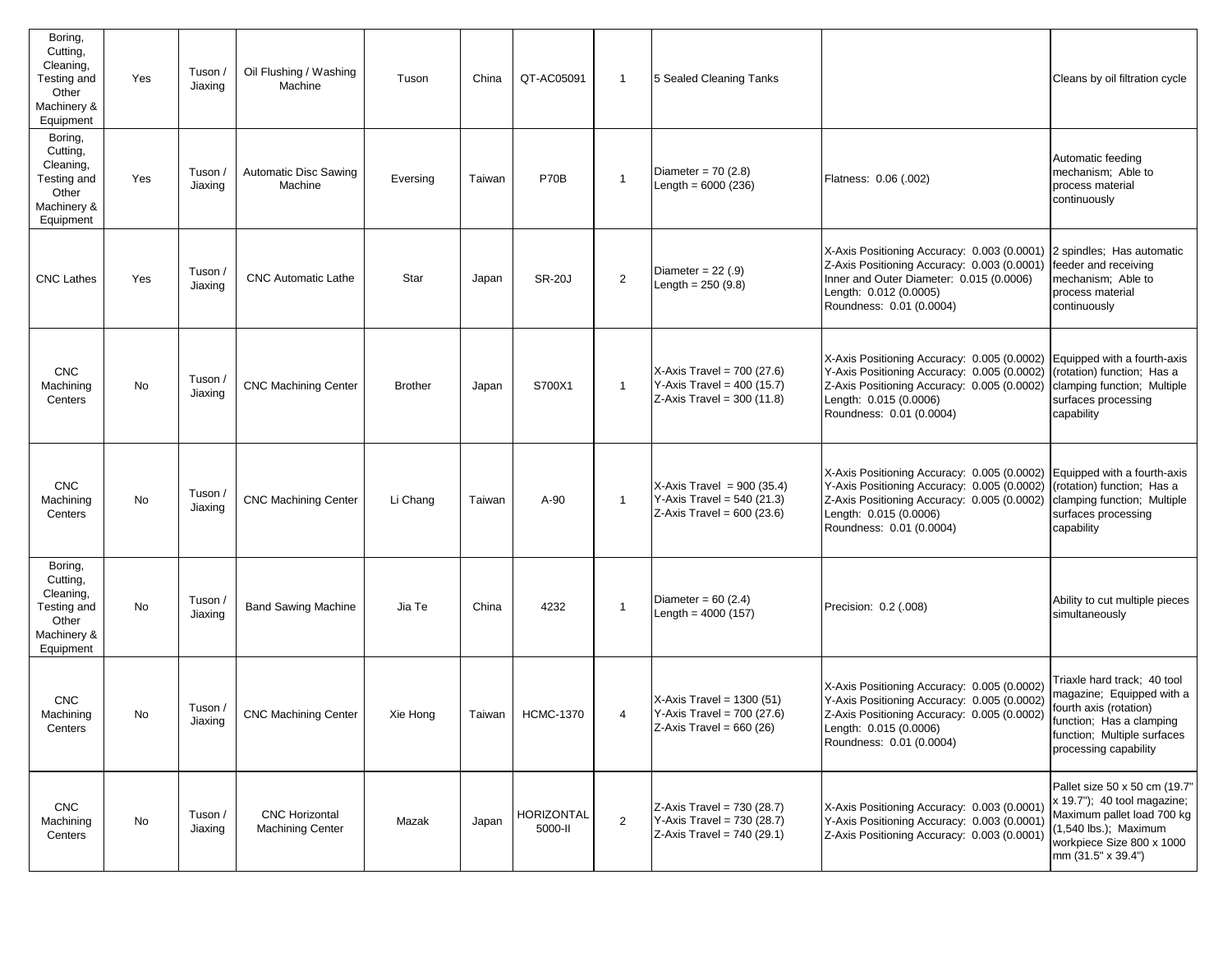| Grinding,<br>Honing, and<br>Polishing<br>Equipment &<br>Machinery                    | No  | Tuson<br>Jiaxing    | Vertical Honing Machine                             | Duo Bang   | China      | DSV64H            | -1             |                                                                                                   | Aperture: 0.005 (0.0002)<br>Roundness: 0.002 (0.0001)  | Spindle power 5.5 kW (7.4<br>hp); Spindle speed 0 - 2000<br>RPM |
|--------------------------------------------------------------------------------------|-----|---------------------|-----------------------------------------------------|------------|------------|-------------------|----------------|---------------------------------------------------------------------------------------------------|--------------------------------------------------------|-----------------------------------------------------------------|
| Grinding,<br>Honing, and<br>Polishing<br>Equipment &<br>Machinery                    | Yes | Tuson<br>Jiaxing    | Vertical Honing Machine                             | Engis      | <b>USA</b> | LPW-6000          | -1             |                                                                                                   | Aperture: 0.001 (0.00004)<br>Roundness: 0.002 (0.0001) | 6 axis; 8 stations                                              |
| Boring,<br>Cutting,<br>Cleaning,<br>Testing and<br>Other<br>Machinery &<br>Equipment | Yes | Tuson /<br>Jiaxing  | <b>High Pressure</b><br>Cleaning/Washing<br>Machine | Feng He    | China      | <b>I-MOVAC MA</b> | 1              | Tree-Axis FNUC System<br>Four High Pressure Cleaning<br>Knives<br>Pressure: 0-50 mPa (0-7250 psi) |                                                        | Adjustable pressure;<br>Customizable fixtures.                  |
| <b>CNC Lathes</b>                                                                    | No  | Tuson /<br>Dongguan | <b>CNC Single Spindle</b><br>Automatic Lathe        | Miyano     | Japan      | <b>BNC-42C3</b>   | 6              | Diameter = $42(1.65)$<br>Length = $150(5.9)$                                                      | 0.01(0.0004)                                           | 8 tool magazine                                                 |
| <b>CNC Lathes</b>                                                                    | No  | Tuson /<br>Dongguan | <b>CNC Single Spindle</b><br>Automatic Lathe        | Miyano     | Japan      | <b>BNC-42C5</b>   | 1              | Diameter = $42(1.65)$<br>Length = $150(5.9)$                                                      | 0.01(0.0004)                                           | 8 tool magazine                                                 |
| <b>CNC Lathes</b>                                                                    | No  | Tuson /<br>Dongguan | <b>CNC Single Spindle</b><br>Automatic Lathe        | Alex-Tech  | Taiwan     | $VT-10$           | 4              | Diameter = $120(4.72)$<br>Length = $120(4.72)$                                                    | 0.01(0.0004)                                           | 6 tool magazine                                                 |
| <b>CNC Lathes</b>                                                                    | No  | Tuson /<br>Dongguan | <b>CNC Single Spindle</b><br>Automatic Lathe        | Yang Mu    | China      | CNC46C-IV         | $\overline{2}$ | Diameter = $230(9.06)$<br>Length = $300(11.81)$                                                   | 0.01(0.0004)                                           | 6 tool magazine                                                 |
| <b>CNC Lathes</b>                                                                    | No  | Tuson /<br>Dongguan | <b>CNC Single Spindle</b><br>Automatic Lathe        | Yang Mu    | China      | CNC46C-IVD        | $\mathbf{1}$   | Diameter = $230(9.06)$<br>Length = $300(11.81)$                                                   | 0.01(0.0004)                                           | 12 tool magazine                                                |
| <b>CNC Lathes</b>                                                                    | Yes | Tuson /<br>Dongguan | <b>CNC Single Spindle</b><br>Automatic Lathe        | Hardinge   | <b>USA</b> | GS200 PLUS        | $\mathbf{1}$   | Diameter = $284$ (11.31)<br>Length = $406(15.98)$                                                 | 0.005(0.0002)                                          | 12 tool magazine                                                |
| <b>CNC Lathes</b>                                                                    | No  | Tuson /<br>Dongguan | CNC Single Spindle<br>Automatic Lathe               | Takisawa   | Taiwan     | EX-106            | 3              | Diameter = $240(9.45)$<br>Length = $350(13.78)$                                                   | 0.005(0.0002)                                          | 12 tool magazine                                                |
| <b>CNC Lathes</b>                                                                    | Yes | Tuson /<br>Dongguan | <b>CNC Single Spindle</b><br>Automatic Lathe        | Takisawa   | Taiwan     | <b>EX-106K</b>    | 3              | Diameter = $240(9.45)$<br>Length = $350(13.78)$                                                   | 0.005(0.0002)                                          | 12 tool magazine                                                |
| <b>CNC Lathes</b>                                                                    | No  | Tuson /<br>Dongguan | <b>CNC Single Spindle</b><br>Automatic Lathe        | Takisawa   | Taiwan     | EX-108            | $\mathbf{2}$   | Diameter = $320(12.6)$<br>Length = $481$ (18.94)                                                  | 0.01(0.0004)                                           | 12 tool magazine                                                |
| <b>CNC Lathes</b>                                                                    | No  | Tuson /<br>Dongguan | <b>CNC Single Spindle</b><br>Automatic Lathe        | Takisawa   | Taiwan     | EX-308            | 1              | Diameter = $260(10.24)$<br>Length = $530(20.87)$                                                  | 0.01(0.0004)                                           | 12 tool magazine & drilling                                     |
| <b>CNC Lathes</b>                                                                    | No  | Tuson /<br>Dongguan | <b>CNC Automatic Lathe</b>                          | Tsugami    | Japan      | B018              | $\overline{2}$ | Diameter = $3(.12)$<br>Length = $18(.71)$                                                         | 0.01(0.0004)                                           | 8 tool magazine                                                 |
| <b>CNC Lathes</b>                                                                    | No  | Tuson /<br>Dongguan | <b>CNC Automatic Lathe</b>                          | Star       | Japan      | SR32-JM           | 1              | Diameter = $3(.12)$<br>Length = $32(1.26)$                                                        | 0.01(0.0004)                                           | 21 tool magazine                                                |
| <b>CNC</b><br>Machining<br>Centers                                                   | Yes | Tuson /<br>Dongguan | <b>CNC Machining Center</b>                         | Haas       | <b>USA</b> | $VF-4-V$          | 1              | 1270 x 508 (50 x 20)                                                                              | 0.01(0.0004)                                           | 32 tool magazine                                                |
| <b>CNC</b><br>Machining<br>Centers                                                   | No  | Tuson /<br>Dongguan | <b>CNC Machining Center</b>                         | <b>YCM</b> | Taiwan     | <b>FV85A</b>      | $\overline{c}$ | 800 x 500 (31.5 x 19.7)                                                                           | 0.01(0.0004)                                           | 24 tool magazine                                                |
| <b>CNC</b><br>Machining<br>Centers                                                   | Yes | Tuson /<br>Dongguan | CNC Machining Center   Chi-Fa / Twinhorn   Taiwan   |            |            | <b>VH850L3</b>    | -1             | 1020 x 600 (40.16 X 23.62)                                                                        | 0.01(0.0004)                                           | 24 tool magazine                                                |
| <b>CNC</b><br>Machining<br>Centers                                                   | No  | Tuson /<br>Dongguan | <b>CNC Machining Center</b>                         | Ares-Seiki | Taiwan     | R510              | 1              | 600 X 500 (23.62 X 19.69)                                                                         | 0.01(0.0004)                                           | 12 tool magazine                                                |
| <b>CNC</b><br>Machining<br>Centers                                                   | No  | Tuson /<br>Dongguan | <b>CNC Machining Center</b>                         | Ares-Seiki | Taiwan     | RM-600            | 2              | 600 X 500 (23.62 X 19.69)                                                                         | 0.01(0.0004)                                           | 24 tool magazine                                                |
| <b>CNC</b><br>Machining<br>Centers                                                   | No  | Tuson /<br>Dongguan | <b>CNC Machining Center</b>                         | Ares-Seiki | Taiwan     | A 600             | -1             | 600 X 500 (23.62 X 19.69)                                                                         | 0.01(0.0004)                                           | 24 tool magazine                                                |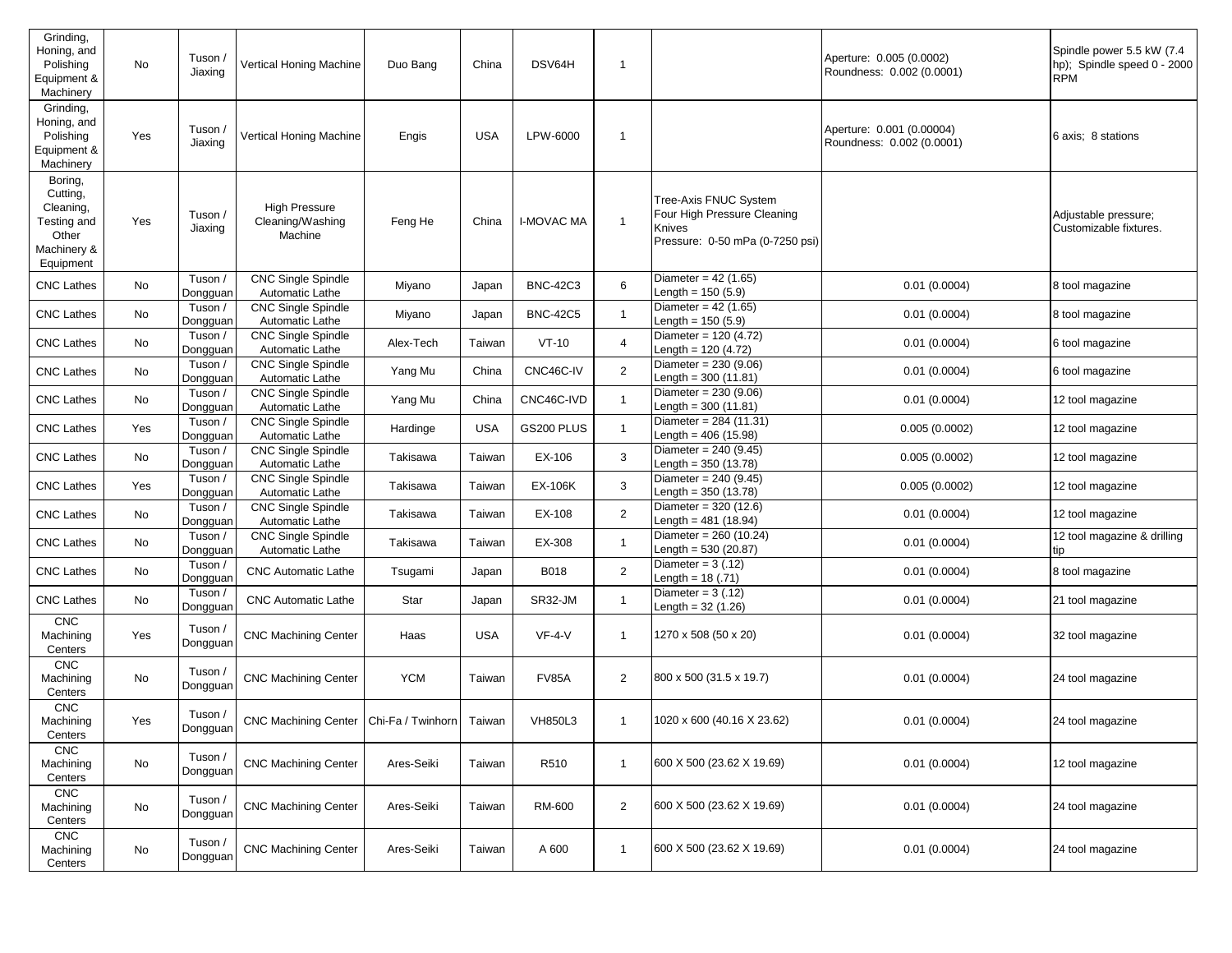| Boring,<br>Cutting,<br>Cleaning,<br>Testing and<br>Other<br>Machinery &<br>Equipment | Yes | Tuson /<br>Dongguan | Axis CNC Deep Hole<br><b>Drilling Machine</b>     | Zonjet      | Taiwan | DHD-450         | $\mathbf{1}$   | Diameter = $2.5 - 30$ (.1 - 1.18)<br>Length = $0 - 1000 (0 - 39.37)$ | 0.08(0.003)     | 1 tool magazine |
|--------------------------------------------------------------------------------------|-----|---------------------|---------------------------------------------------|-------------|--------|-----------------|----------------|----------------------------------------------------------------------|-----------------|-----------------|
| <b>CNC</b><br>Machining<br>Centers                                                   | No  | Tuson /<br>Dongguan | <b>CNC Gear Hobbing</b><br>Machine                | Ning Jing   | China  | <b>YK3610IV</b> | $\mathbf{1}$   | Modulus Maximum = $3(.118)$<br>O.D. Maximum = $100(3.94)$            | 0.01(0.0004)    | 1 tool magazine |
| Grinding,<br>Honing, and<br>Polishing<br>Equipment &<br>Machinery                    | No  | Tuson /<br>Dongguan | <b>Centerless Grinding</b><br>Machine             | Paragon     | Taiwan | <b>RC-12</b>    | 3              | Diameter = $1 - 30(.04 - 1.18)$                                      | 0.002(0.0001)   | 1 tool magazine |
| Grinding,<br>Honing, and<br>Polishing<br>Equipment &<br>Machinery                    | No  | Tuson /<br>Dongguan | <b>Centerless Grinding</b><br>Machine             | Paragon     | Taiwan | <b>RC-18</b>    | 3              | Diameter = $2 - 50$ (.08 - 1.97)                                     | 0.002(0.0001)   | 1 tool magazine |
| Grinding,<br>Honing, and<br>Polishing<br>Equipment &<br>Machinery                    | No  | Tuson /<br>Dongguan | <b>CNC Cylindrical</b><br><b>Grinding Machine</b> | Hattman     | China  | FX20P-50CNC     | $\mathbf{1}$   | 270 x 550 (10.63 x 21.65)                                            | 0.0015(0.00006) | 1 tool magazine |
| Grinding,<br>Honing, and<br>Polishing<br>Equipment &<br>Machinery                    | Yes | Tuson /<br>Dongguan | <b>CNC Cylindrical</b><br><b>Grinding Machine</b> | Hattman     | China  | FX27P-60CNC     | $\mathbf{1}$   | 270 x 600 (10.63 x 23.62)                                            | 0.0015(0.00006) | 1 tool magazine |
| Grinding,<br>Honing, and<br>Polishing<br>Equipment &<br>Machinery                    | No  | Tuson /<br>Dongguan | <b>Cylindrical Grinding</b><br>Machine            | Paragon     | Taiwan | <b>GU3250NC</b> | $\mathbf{1}$   | 280 x 500 (11.02 x 19.69)                                            | 0.002(0.0001)   | 1 tool magazine |
| Grinding,<br>Honing, and<br>Polishing<br>Equipment &<br>Machinery                    | No  | Tuson /<br>Dongguan | <b>CNC Cylindrical</b><br><b>Grinding Machine</b> | Shigiya     | Japan  | GPS-30B-75      | $\mathbf{1}$   | 300 x 750 (11.81 x 29.53)                                            | 0.001(0.00004)  | 1 tool magazine |
| Grinding,<br>Honing, and<br>Polishing<br>Equipment &<br>Machinery                    | Yes | Tuson /<br>Dongguan | Single Axis Vertical<br><b>Honing Machine</b>     | Toyo        | Japan  | $SL-5$          | $\mathbf{1}$   | Diameter = $3 - 30$ (.118 - 11.81)<br>Length = $0 - 250 (0 - 9.84)$  | 0.001(0.00004)  | 1 tool magazine |
| <b>CNC Lathes</b>                                                                    | No  | Tuson /<br>Dongguan | Automatic Lathe with<br>Accessories               | Chiah Chyun | Taiwan | C-93160         | $\mathbf{1}$   | Diameter = $32 - 150 (1.26 - 5.91)$                                  | 0.02(0.0008)    | 8 tool magazine |
| <b>CNC Lathes</b>                                                                    | No  | Tuson /<br>Dongguan | Automatic Lathe with<br>Accessories               | Senday      | Taiwan | SDH-32A         | $\mathbf{1}$   | Diameter = $1.5 - 16(.06 - .63)$                                     | 0.02(0.0008)    | 2 tool machine  |
| <b>CNC Lathes</b>                                                                    | No  | Tuson /<br>Dongguan | Automatic Lathe with<br>Accessories               | Senday      | Taiwan | SDH-32B         | $\mathbf{1}$   | Diameter = $1.5 - 16(.06 - .63)$                                     | 0.02(0.0008)    | 2 tool machine  |
| Boring,<br>Cutting,<br>Cleaning,<br>Testing and<br>Other<br>Machinery &<br>Equipment | No  | Tuson /<br>Dongguan | <b>Bench Drilling Machine</b>                     | Xi Hu       | China  | ZQ4132          | $\overline{2}$ | Diameter = $3 - 12.7$ (.12 - .5)                                     | 0.05(0.002)     | 1 tool magazine |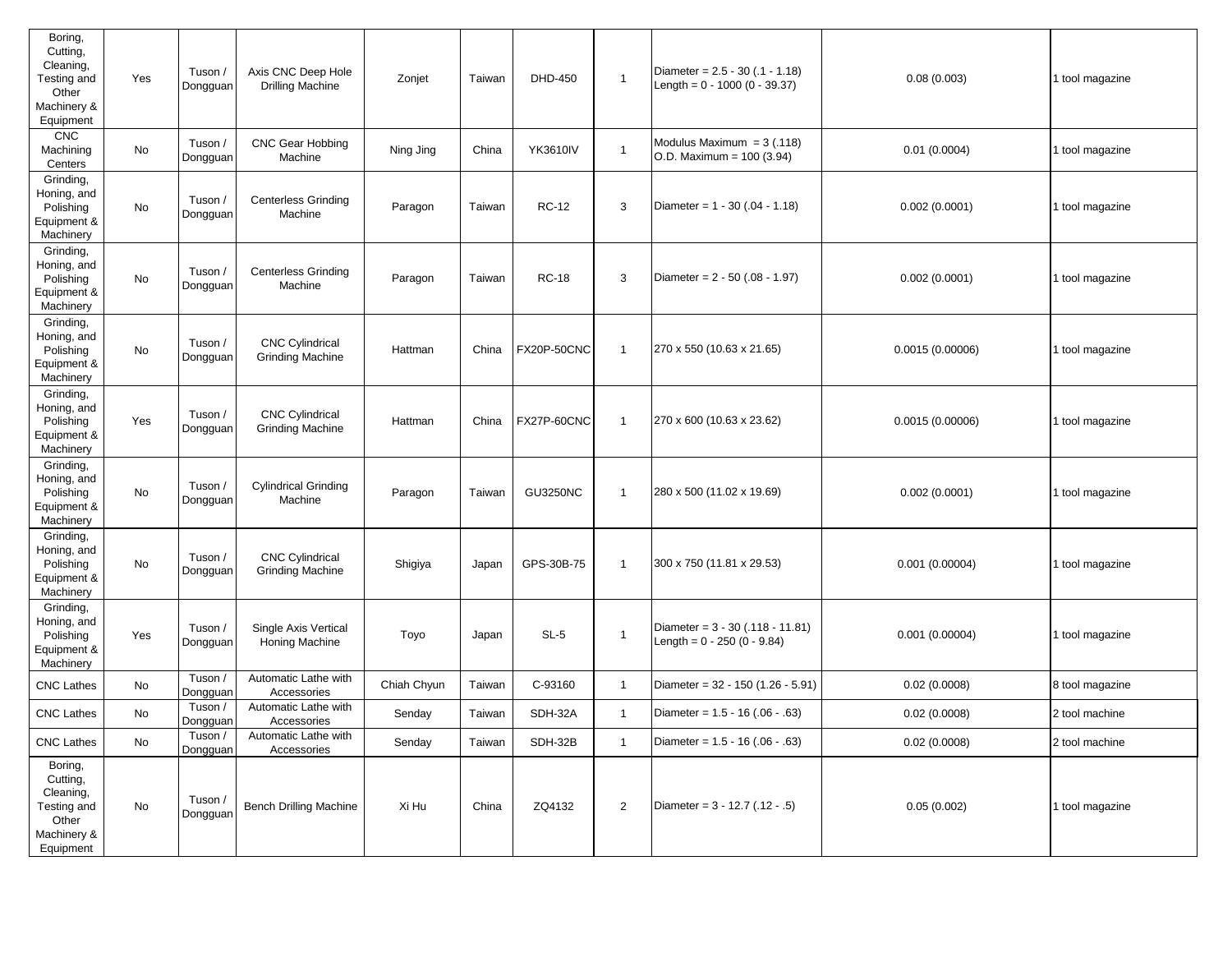| Boring,<br>Cutting,<br>Cleaning,<br>Testing and<br>Other<br>Machinery &<br>Equipment | No  | Tuson /<br>Dongguan | <b>Bench Drilling Machine</b>               | Xi Hu     | China  | ZS4120C       | $\mathbf{1}$   | Diameter = $3 - 12.7(.12 - .5)$   | 0.05(0.002) | 1 tool magazine |
|--------------------------------------------------------------------------------------|-----|---------------------|---------------------------------------------|-----------|--------|---------------|----------------|-----------------------------------|-------------|-----------------|
| Boring,<br>Cutting,<br>Cleaning,<br>Testing and<br>Other<br>Machinery &<br>Equipment | No  | Tuson /<br>Dongguan | <b>Bench Drilling Machine</b>               | Xi Hu     | China  | Z512B-1       | $\overline{2}$ | Diameter = $3 - 12.7$ (.12 - .5)  | 0.05(0.002) | 1 tool magazine |
| Boring,<br>Cutting,<br>Cleaning,<br>Testing and<br>Other<br>Machinery &<br>Equipment | No  | Tuson /<br>Dongguan | High-Speed Bench<br><b>Drilling Machine</b> | Liang Li  | Taiwan | ZWG-4B        | $\mathbf{1}$   | Diameter = $.2 - 5(.008 - .197)$  | 0.05(0.002) | 1 tool magazine |
| Boring,<br>Cutting,<br>Cleaning,<br>Testing and<br>Other<br>Machinery &<br>Equipment | Yes | Tuson /<br>Dongguan | Servo Tapping Machine                       | Xi Ling   | China  | <b>BH-GSJ</b> | $\mathbf{1}$   | M2 to M16 Threads                 | 0.10(0.004) | 1 tool magazine |
| Boring,<br>Cutting,<br>Cleaning,<br>Testing and<br>Other<br>Machinery &<br>Equipment | Yes | Tuson /<br>Dongguan | Laser Marking Machine                       | Da He     | China  | <b>HPJG</b>   | $\mathbf{1}$   | 120 x 120 (4.72 x 4.72)           | 0.10(0.004) | 1 tool magazine |
| Grinding,<br>Honing, and<br>Polishing<br>Equipment &<br>Machinery                    | No  | Tuson /<br>Dongguan | Polishing Machine                           | Yin Gong  | China  | JM-216        | $\overline{2}$ | Diameter = 10 - 120 (.39 - 4.72)  | 0.10(0.004) | 2 tool machine  |
| Boring,<br>Cutting,<br>Cleaning,<br>Testing and<br>Other<br>Machinery &<br>Equipment | Yes | Tuson /<br>Dongguan | Sand Blasting Machine                       | Yin Gong  | China  | 6050          | $\overline{1}$ | Diameter = $3 - 120$ (.12 - 4.72) | 0.10(0.004) | 1 tool magazine |
| Boring,<br>Cutting,<br>Cleaning,<br>Testing and<br>Other<br>Machinery &<br>Equipment | Yes | Tuson /<br>Dongguan | <b>Cleaning Line</b>                        | Rui Feng  | China  | MP3040        | $\mathbf{1}$   | 800 (31.5)                        | 0.02(0.008) | 1 tool magazine |
| Boring,<br>Cutting,<br>Cleaning,<br>Testing and<br>Other<br>Machinery &<br>Equipment | Yes | Tuson /<br>Dongguan | Automatic Sawing<br>Machine                 | Everising | Taiwan | S-300HB       | $\overline{1}$ | Diameter Maximum = 300 (12)       | 0.06(0.002) | 1 tool magazine |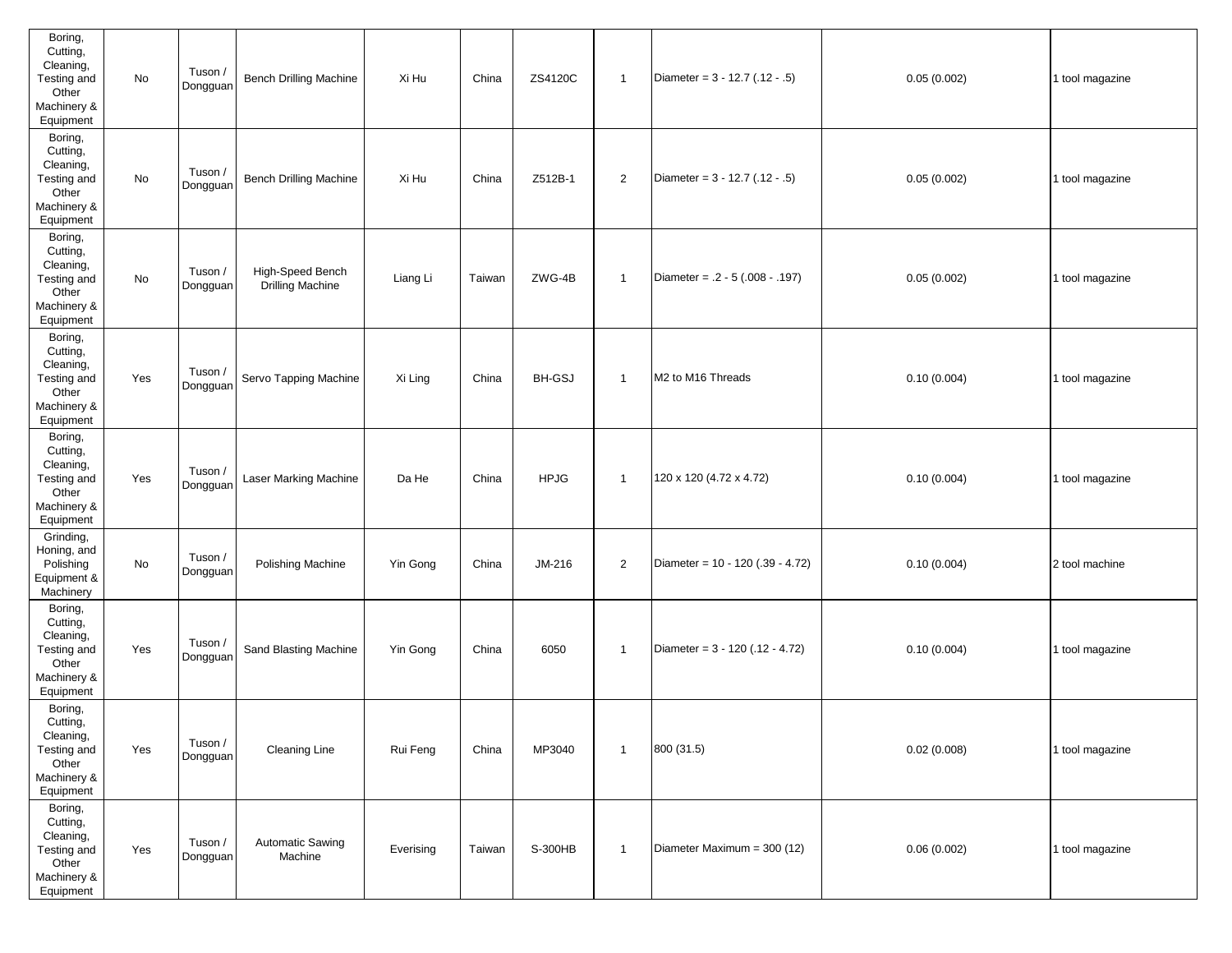| Boring,<br>Cutting,<br>Cleaning,<br>Testing and<br>Other<br>Machinery &<br>Equipment | No  | Tuson /<br>Dongguan | <b>Precision Circular</b><br>Sawing Machine | Eversing   | Taiwan | P-65B                | $\mathbf{1}$ | Diameter Maximum = 65 (2.56)                                                                                                                                       | 0.04(0.0016)                                                                                                                                                                                                                                                   | 1 tool magazine                                |
|--------------------------------------------------------------------------------------|-----|---------------------|---------------------------------------------|------------|--------|----------------------|--------------|--------------------------------------------------------------------------------------------------------------------------------------------------------------------|----------------------------------------------------------------------------------------------------------------------------------------------------------------------------------------------------------------------------------------------------------------|------------------------------------------------|
| Boring,<br>Cutting,<br>Cleaning,<br>Testing and<br>Other<br>Machinery &<br>Equipment | Yes | Tuson /<br>Dongguan | <b>Hydraulic Test Stands</b>                | Tuson      | China  | Custom-Built         | 3            | $0 - 310$ bar $(0 - 4,500$ psi)<br>$0 - 38$ lpm $(0 - 10$ gpm)                                                                                                     | 0.5 to 1.0%                                                                                                                                                                                                                                                    | 1 tool magazine                                |
| Inspection<br>and<br>Measurement<br>Equipment                                        | Yes | Tuson /<br>Jiaxing  | <b>CMM Machine</b>                          | Mitutoyo   | Japan  | CRYSTA-Apex<br>S544  | $\mathbf{1}$ | X-Axis Travel = $0 - 500$ (0 -<br>19.69)<br>Y-Axis Travel = $0 - 400$ (0 -<br>15.75)<br>Z-Axis Travel = $0 - 400$ (0 -<br>15.75)                                   | Resolution: 0.0001 (0.000004)<br>Accuracy: (1.7 + 3L)/1000 (per ISO 10360-<br>2:2009                                                                                                                                                                           | Maximum Workpiece<br>Weight: 300 kg (660 lbs.) |
| Inspection<br>and<br>Measurement<br>Equipment                                        | Yes | Tuson /<br>Jiaxing  | <b>CMM Machine</b>                          | Hexagon    | Sweden | Explorer<br>06.08.06 | 1            | X-Axis Travel = $0 - 600$ (0 -<br>23.62)<br>Y-Axis Travel = $0 - 800$ (0 -<br>31.50<br>Z-Axis Travel = $0 - 600$ (0 -<br>23.62)                                    | Resolution: 0.000078 (0.000003)<br>Accuracy: (2.5 + 3.3L)/1000 (per ISO 10360-<br>1:2009                                                                                                                                                                       | Maximum Workpiece<br>Weight: 300 kg (660 lbs.) |
| Inspection<br>and<br>Measurement<br>Equipment                                        | Yes | Tuson /<br>Jiaxing  | <b>Optical Measuring</b><br>Machine         | Vicivision | Italy  | MTL 600 Evo<br>(60)  | $\mathbf{1}$ | Diameter = $0 - 60 (0 - 2.36)$<br>Length = $0 - 500 (0 - 19.69)$                                                                                                   | Resolution (Diameter) = 0.0001 (0.000004)<br>Resolution (Length) = 0.0001 (0.000004)<br>Resolution (Rotation) = 0.001 Degrees<br>Accuracy (Diameter) = $2 + D[(mm)/100]$<br>Micrometers<br>Accuracy (Length) = $5 + L[(mm)/100]$<br><b>Micrometers</b>         |                                                |
| Inspection<br>and<br>Measurement<br>Equipment                                        | Yes | Tuson /<br>Dongguan | Roundness<br><b>Measurement Machine</b>     | Mitutoyo   | Japan  | <b>RA-2200AH</b>     | $\mathbf{1}$ | Vertical Travel = $0 - 500$ (0 -<br>19.69)<br>Maximum Workpiece Diameter =<br>580 (22.83)                                                                          | Straightness = 0.00025 per 150 (0.000001<br>per 5.91)<br>Parallelism with Rotation Center = $0.0012$<br>per 500 (0.00005 per 19.69)<br>Perpendicularity to Rotation Center = 0.001<br>per 150 (0.00004 per 5.91)                                               |                                                |
| Inspection<br>and<br>Measurement<br>Equipment                                        | Yes | Tuson /<br>Jiaxing  | Roundness<br><b>Measurement Machine</b>     | Mitutoyo   | Japan  | RA-1500              | -1           | Vertical Travel = $0 - 150$ (0 -<br>5.91)<br>Maximum Workpiece Diameter =<br>400 (15.75)                                                                           | Radial Rotational Accuracy =<br>(0.02+6H)/10000 Micrometers, Where H is<br>Probing Height in mm<br>Axial Rotational Accuracy =<br>(0.02+6R)/10000, Where R is Probing<br>Radius in mm<br>Straightness = .3 Micrometers per 150 mm<br>(12 Microinches per 5.91) | Maximum Workpiece<br>Weight: 10 kg (22 lbs.)   |
| Inspection<br>and<br>Measurement<br>Equipment                                        | Yes | Tuson /<br>Jiaxing  | Form Tracer                                 | Mitutoyo   | Japan  | SV-C3200S4           | $\mathbf{1}$ | Surface Roughness<br>Measurement Range X-Axis<br>(Drive Unit) = $0 - 100 (0 - 3.94)$<br>Contour Measurement Range X-<br>Axis (Drive Unit) = $0 - 100(0 -$<br>3.94) | Surface Roughness Straightness =<br>(0.05+0.001L), Where L is Drive Length in<br>mm<br>Contour Measurement Straightness (with X-<br>Axis Horizontal) = 0.8 Micrometers per 100<br>mm                                                                           |                                                |